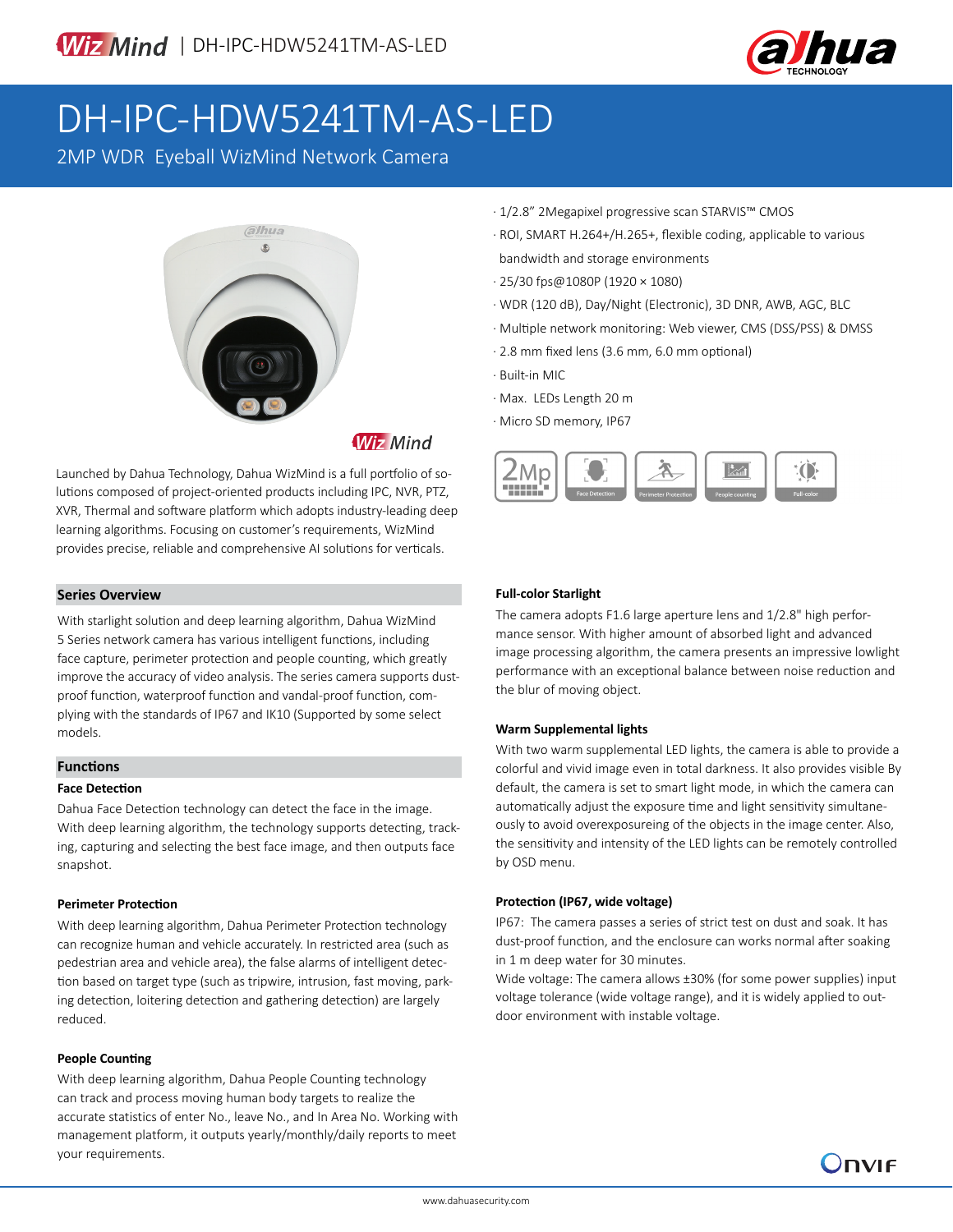## Wiz Mind | DH-IPC-HDW5241TM-AS-LED

## **Technical Specification**

Perimeter Protection

People Counting

| Camera                       |                   |                                                                                                                                                                                                                                                                              |            |           |          |
|------------------------------|-------------------|------------------------------------------------------------------------------------------------------------------------------------------------------------------------------------------------------------------------------------------------------------------------------|------------|-----------|----------|
| Image Sensor                 |                   | 1/2.8" 2Megapixel progressive scan STARVIS™ CMOS                                                                                                                                                                                                                             |            |           |          |
| Max. Resolution              |                   | 1920 (H) × 1080 (V)                                                                                                                                                                                                                                                          |            |           |          |
| RAM/ROM                      |                   | 512 MB/128 MB                                                                                                                                                                                                                                                                |            |           |          |
| Scanning System              |                   | Progressive                                                                                                                                                                                                                                                                  |            |           |          |
| Electronic Shutter Speed     |                   | Auto/Manual, 1/3 s-1/100000 s                                                                                                                                                                                                                                                |            |           |          |
| S/N Ratio                    |                   | > 56 dB                                                                                                                                                                                                                                                                      |            |           |          |
| Minimum Illumination         |                   | 0.002 Lux@F1.6                                                                                                                                                                                                                                                               |            |           |          |
| <b>Illumination Distance</b> |                   | Distance up to 20 m (66 ft)                                                                                                                                                                                                                                                  |            |           |          |
| Illuminator On/Off Control   |                   | Auto/Manual                                                                                                                                                                                                                                                                  |            |           |          |
| Illuminator Number           |                   | 2(LED)                                                                                                                                                                                                                                                                       |            |           |          |
| Lens                         |                   |                                                                                                                                                                                                                                                                              |            |           |          |
| Lens Type                    |                   | Fixed-focal                                                                                                                                                                                                                                                                  |            |           |          |
| Mount Type                   |                   | Board-in                                                                                                                                                                                                                                                                     |            |           |          |
| Focal Length                 |                   | 2.8 mm, 3.6 mm, 6.0 mm                                                                                                                                                                                                                                                       |            |           |          |
| Max. Aperture                |                   | F1.6                                                                                                                                                                                                                                                                         |            |           |          |
| Angle of View                |                   | H: 106°, V: 57°/H: 87°, V: 46°/H: 53°, V: 30°                                                                                                                                                                                                                                |            |           |          |
| Aperture Type                |                   | Fixed                                                                                                                                                                                                                                                                        |            |           |          |
| Close Focus Distance         |                   | 0.6 m (1.97 ft)/1.2 m (3.94 ft)/2.5 m (8.20 ft)                                                                                                                                                                                                                              |            |           |          |
|                              | Lens              | Detect                                                                                                                                                                                                                                                                       | Observe    | Recognize | Identify |
| <b>DORI Distance</b>         | 2.8 <sub>mm</sub> | 39m(128ft)                                                                                                                                                                                                                                                                   | 15m(49ft)  | 8m(26ft)  | 4m(13ft) |
|                              | 3.6mm             | 55m(180ft)                                                                                                                                                                                                                                                                   | 22m(72ft)  | 11m(36ft) | 6m(20ft) |
|                              | 6.0 <sub>mm</sub> | 83m(272ft)                                                                                                                                                                                                                                                                   | 33m(108ft) | 17m(56ft) | 8m(26ft) |
| Pan/Tilt/Rotation            |                   |                                                                                                                                                                                                                                                                              |            |           |          |
| Pan/Tilt/Rotation Range      |                   | Pan: 0°-360°; Tilt: 0°-78°; Rotation: 0°-360°                                                                                                                                                                                                                                |            |           |          |
| Artificial Intelligence      |                   |                                                                                                                                                                                                                                                                              |            |           |          |
| <b>Face Detection</b>        |                   | Face detection; track; optimization; snapshot; face<br>enhancement; face exposure; face matting setting:<br>face, single inch photo; three snapshot methods:<br>real-time snapshot, optimization snapshot, quality<br>priority; face angle filter; optimization time setting |            |           |          |

Tripwire; intrusion; fast moving (the three functions support the classification and accurate detection of vehicle and human); loitering detection; people

Support the counting of enter number, leave number, and pass number, and displaying and outputting yearly/monthly/daily reports. Support the counting of number in area, and 4 rules configuration. Count number of people or stay time

Support queue management, and 4 rules configuration. Count number of people or stay time

gathering; parking detection

and link alarm.

and link alarm

| Video                       |                                                                                                                                                                                                                                                                                                                                                                                                                                                           |  |
|-----------------------------|-----------------------------------------------------------------------------------------------------------------------------------------------------------------------------------------------------------------------------------------------------------------------------------------------------------------------------------------------------------------------------------------------------------------------------------------------------------|--|
| Compression                 | H.265, H.264, H.264B, H.264H,<br>MJPEG (only supported by sub stream)                                                                                                                                                                                                                                                                                                                                                                                     |  |
| Smart Codec                 | Smart H.265+/ Smart H.264+                                                                                                                                                                                                                                                                                                                                                                                                                                |  |
| <b>Streaming Capability</b> | 3 Streams                                                                                                                                                                                                                                                                                                                                                                                                                                                 |  |
| Resolution                  | 1080P (1920 × 1080)/1.3M (1280 × 960)/720P (1280<br>x 720)/D1 (704 x 576/704 x 480)/VGA (640 x 480)/<br>CIF (352 × 288/352 × 240)                                                                                                                                                                                                                                                                                                                         |  |
|                             | Main Stream: 1080P (1 fps-25/30 fps)                                                                                                                                                                                                                                                                                                                                                                                                                      |  |
| Frame Rate                  | Sub Stream: D1 (1 fps-25/30 fps)                                                                                                                                                                                                                                                                                                                                                                                                                          |  |
|                             | Third Stream: 1080P (1 fps-6 fps)                                                                                                                                                                                                                                                                                                                                                                                                                         |  |
| <b>Bit Rate Control</b>     | CBR/VBR                                                                                                                                                                                                                                                                                                                                                                                                                                                   |  |
| <b>Bit Rate</b>             | H.264: 32 Kbps-8192 Kbps<br>H.265: 19 Kbps-7424 Kbps                                                                                                                                                                                                                                                                                                                                                                                                      |  |
| Day/Night                   | Day/Night: Electronic<br>Auto/Color/B/W                                                                                                                                                                                                                                                                                                                                                                                                                   |  |
| <b>BLC Mode</b>             | BLC/HLC/WDR (120 dB)                                                                                                                                                                                                                                                                                                                                                                                                                                      |  |
| White Balance               | Auto/Natural/Street Lamp/Outdoor/Manual                                                                                                                                                                                                                                                                                                                                                                                                                   |  |
| Gain Control                | Auto/Manual                                                                                                                                                                                                                                                                                                                                                                                                                                               |  |
| Noise Reduction             | 3D DNR                                                                                                                                                                                                                                                                                                                                                                                                                                                    |  |
| <b>Motion Detection</b>     | Off/On (4 Zone, Rectangle)                                                                                                                                                                                                                                                                                                                                                                                                                                |  |
| Region of Interest          | Off/On (4 Zone)                                                                                                                                                                                                                                                                                                                                                                                                                                           |  |
| <b>Smart Illumination</b>   | Yes                                                                                                                                                                                                                                                                                                                                                                                                                                                       |  |
| Defog                       | Yes                                                                                                                                                                                                                                                                                                                                                                                                                                                       |  |
| Flip                        | 0°/90°/180°/270°                                                                                                                                                                                                                                                                                                                                                                                                                                          |  |
| Mirror                      | Off/On                                                                                                                                                                                                                                                                                                                                                                                                                                                    |  |
| Privacy Masking             | Off/On (4 Area, Rectangle)                                                                                                                                                                                                                                                                                                                                                                                                                                |  |
| Audio                       |                                                                                                                                                                                                                                                                                                                                                                                                                                                           |  |
| Audio Compression           | G.711a, G.711Mu, G.726, AAC, G.723                                                                                                                                                                                                                                                                                                                                                                                                                        |  |
| Alarm                       |                                                                                                                                                                                                                                                                                                                                                                                                                                                           |  |
| Alarm Event                 | No SD card;SD card full;SD card error;network<br>disconnection; IP conflict; illegal access; motion<br>detection; video tampering; Defocus<br>Detection; scene changing; intrusion; tripwire; aban<br>doned object; missing object; fast moving; parking<br>detection;loitering detection;people<br>gathering;audio detection;people counting;face<br>detection; People counting in area; Stay alarm; People<br>No. exception detection; Queue Management |  |
| Network                     |                                                                                                                                                                                                                                                                                                                                                                                                                                                           |  |
| Network                     | RJ-45 (10/100 Base-T)                                                                                                                                                                                                                                                                                                                                                                                                                                     |  |

Motion detection, Video tampering , Scene changing, Network disconnection , IP address conflict, Illegal Access, Storage anomaly

## General Intelligence

Heat Map Yes

General Intelligence **Object Abandoned/Missing** 

Event Trigger